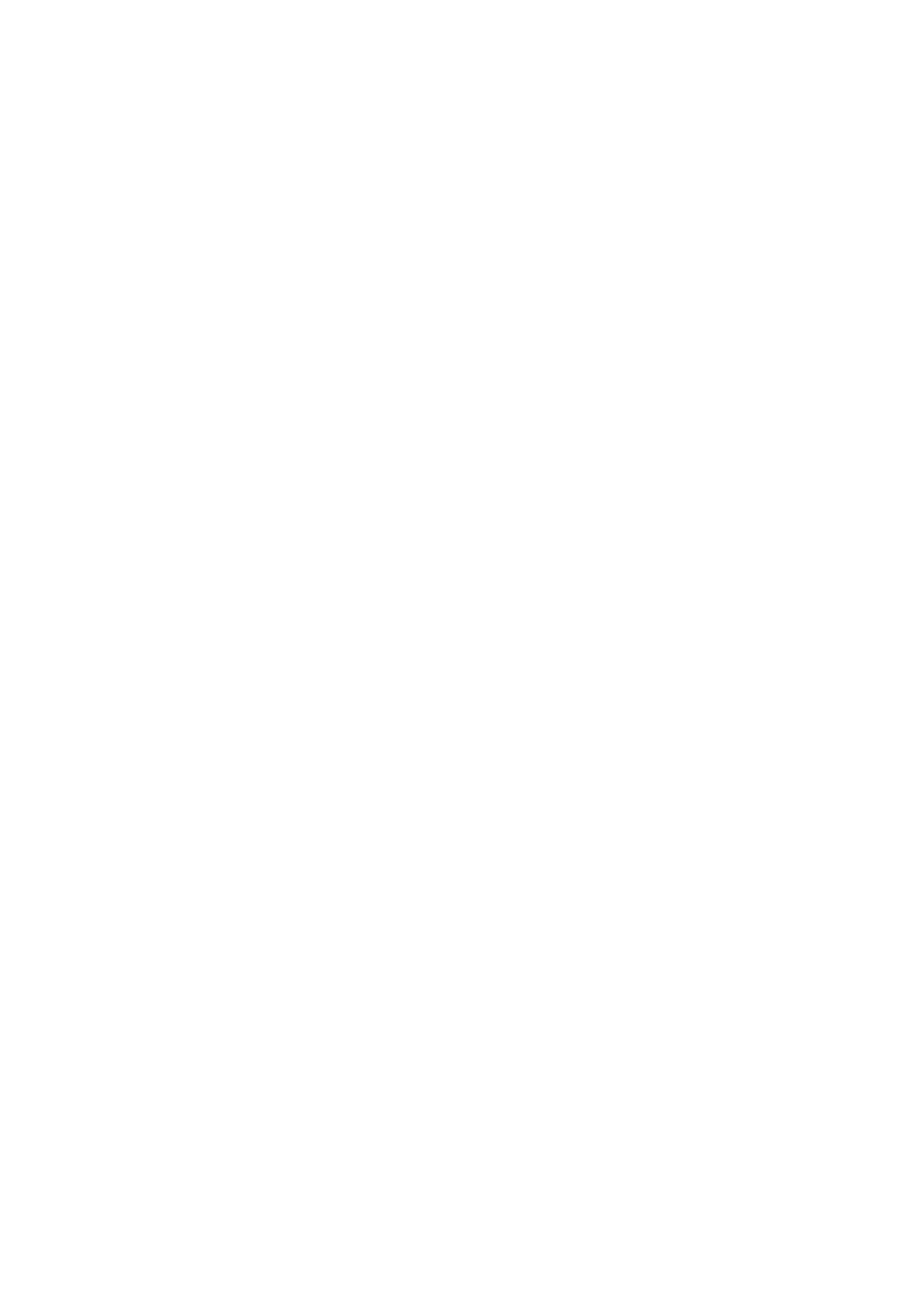# **Introduction**

### **The Public Interest Advocacy Centre**

The Public Interest Advocacy Centre (PIAC) is an independent, non-profit law and policy organisation that works for a fair, just and democratic society, empowering citizens, consumers and communities by taking strategic action on public interest issues.

PIAC identifies public interest issues and, where possible and appropriate, works co-operatively with other organisations to advocate for individuals and groups affected. PIAC seeks to:

- expose and redress unjust or unsafe practices, deficient laws or policies;
- promote accountable, transparent and responsive government;
- encourage, influence and inform public debate on issues affecting legal and democratic rights; and
- promote the development of law that reflects the public interest;
- develop and assist community organisations with a public interest focus to pursue the interests of the communities they represent;
- develop models to respond to unmet legal need; and
- maintain an effective and sustainable organisation.

Established in July 1982 as an initiative of the (then) Law Foundation of New South Wales, with support from the NSW Legal Aid Commission, PIAC was the first, and remains the only broadly based public interest legal centre in Australia. Financial support for PIAC comes primarily from the NSW Public Purpose Fund and the Commonwealth and State Community Legal Services Program. PIAC also receives funding from Trade & Investment NSW for its work on energy and water, and from Allens for its Indigenous Justice Program. PIAC also generates income from project and case grants, seminars, consultancy fees, donations and recovery of costs in legal actions.

### **Energy + Water Consumers' Advocacy Program**

This program was established at PIAC as the Utilities Consumers' Advocacy Program in 1998 with NSW Government funding. The aim of the program is to develop policy and advocate in the interests of low-income and other residential consumers in the NSW energy and water markets. PIAC receives policy input to the program from a community-based reference group whose members include:

- Council of Social Service of NSW (NCOSS);
- Combined Pensioners and Superannuants Association of NSW;
- St Vincent de Paul (NSW);
- Ethnic Communities Council NSW;
- Rural and remote consumers;
- Retirement Villages Residents Association;
- Physical Disability Council NSW; and
- Affiliated Residential Park Residents Association.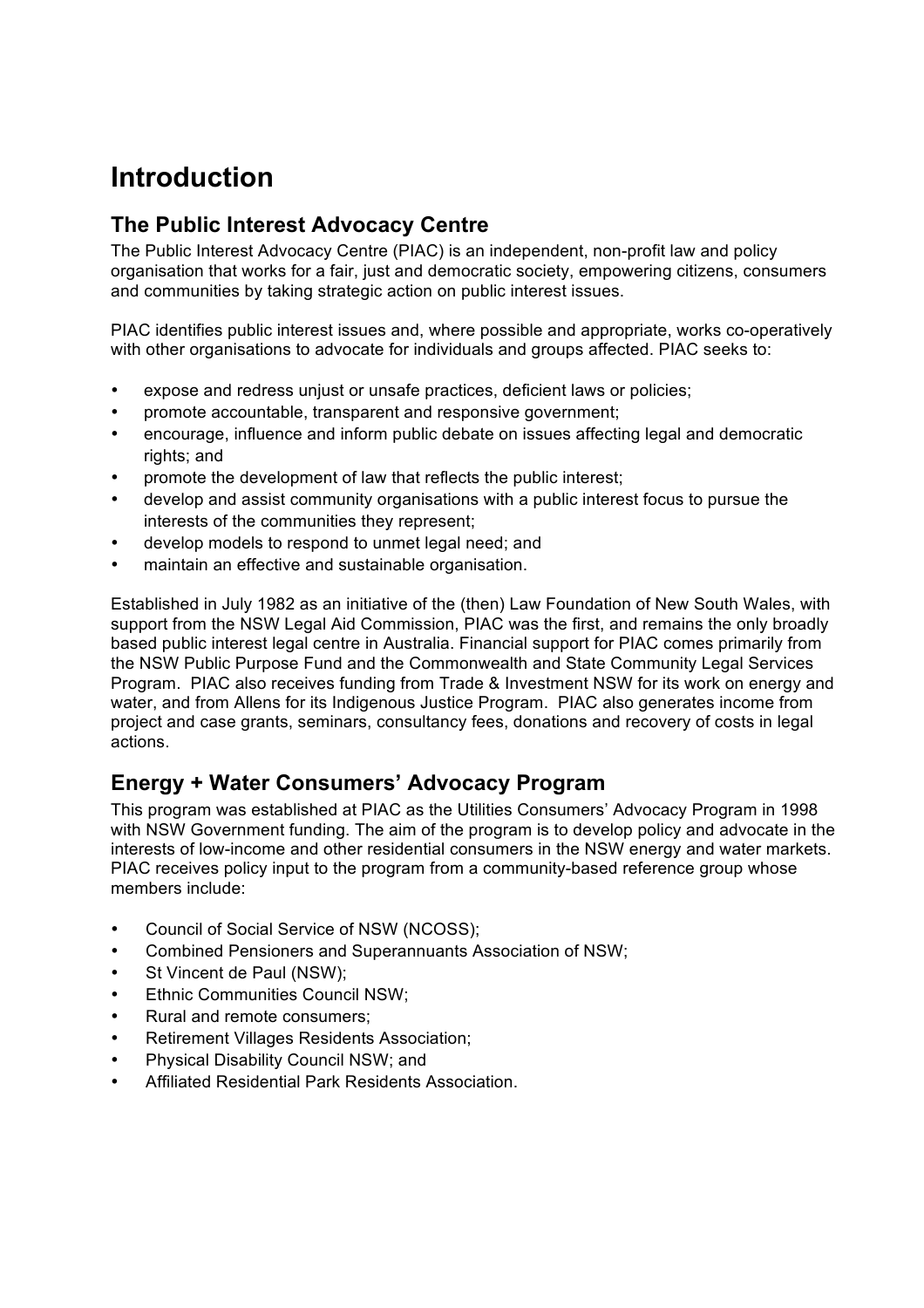## **1. The current review**

PIAC thanks the Australian Energy Market Commission (AEMC) for the opportunity to provide comment on its *Approach Paper – 2014 Retail Competition Review* (the Approach Paper). The Approach Paper is designed to provide clarity to stakeholders about how the AEMC will 'gather and analyse evidence on the state of competition in NEM [National Energy Market] jurisdictions'.<sup>1</sup>

The current review is the first the AEMC has undertaken to examine the state of retail competition across the NEM. The AEMC has previously assessed retail competition in single jurisdictions, including in NSW in 2013. Under the Australian Energy Market Agreement (AEMA), made between State and Territory Energy Ministers through the Standing Council on Energy (SCE), jurisdictions agree to remove retail price regulation following a finding from the AEMC that effective retail competition exists in that State or Territory.<sup>2</sup> In December 2012, SCE (then SCER) Ministers agreed to change the approach of assessing competition from jurisdiction by jurisdiction to an annual assessment across the NEM.<sup>3</sup> The new approach takes effect from this review.

PIAC's comments in this submission relate to a number of aspects of the effectiveness of competition in the retail energy market for small consumers.<sup>4</sup> These issues include:

- the importance of assessing competition in rural areas as well as major capital cities;
- whether retailers in a particular area are offering a variety of tariff shapes, allowing customers to potentially benefit from choosing an offer that is best for them;
- the retail component of prices, including retail profit margins and the 'high and unexplained<sup>'5</sup> retail costs in Victoria;
- a low ability of suppliers to enter the market possibly indicating that the price is close to the efficient level and that the market is delivering benefit to consumers; and
- customer satisfaction and complaints.

In addition to these comments, this submission emphasises the key role that future annual AEMC competition reviews will make in tracking the on-going progress and evolution of the market. PIAC has previously argued that if price regulation is removed in NSW, a series of triggers for reregulation should be introduced.<sup>6</sup> This would occur where it could be demonstrated that the competitive market was not benefitting consumers or was producing other negative outcomes. PIAC believes that if appropriately designed, the AEMC's annual market assessment could provide the indicators for the activation of those triggers. PIAC also believes that all market participants, their representatives and policy makers will benefit from comprehensive and ongoing assessment of the energy market. In undertaking this function, PIAC submits that the AEMC should follow the example of work currently being undertaken by consumer representatives from the St Vincent de Paul Society, in collaboration with Alviss Consulting.

<sup>&</sup>lt;sup>1</sup> AEMC, Approach Paper: 2014 Retail Competition Review, 2014, 1.<br><sup>2</sup> Standing Council on Energy, Australian Energy Market Agreement (as amended), 2013, cl 14.11.<br><sup>3</sup> Macfarlane, I, Terms of Reference: AEMC reporting on *NEM*, 2014, 2.<br><sup>4</sup> This review focuses on small customers, not making a distinction to residential and small business customers

<sup>(</sup>AEMC, above n 1, 8) <sup>5</sup> Dufty, G, and Mauseth Johnston, M, *The National Energy Market – Is the Devil in the retail? Observations from* 

*the Vinnies' tariff-tracking project,* 2013, 5. Available at:

www.vinnies.org.au/icms\_docs/178601\_National\_Energy\_Market\_\_Is\_arche\_devil\_in\_ac\_ictail.pdf 6 PIAC, *Where to and how?, 2013, 7. Available at: www.piac.asn.au/publication/2013/08/where-and-how.*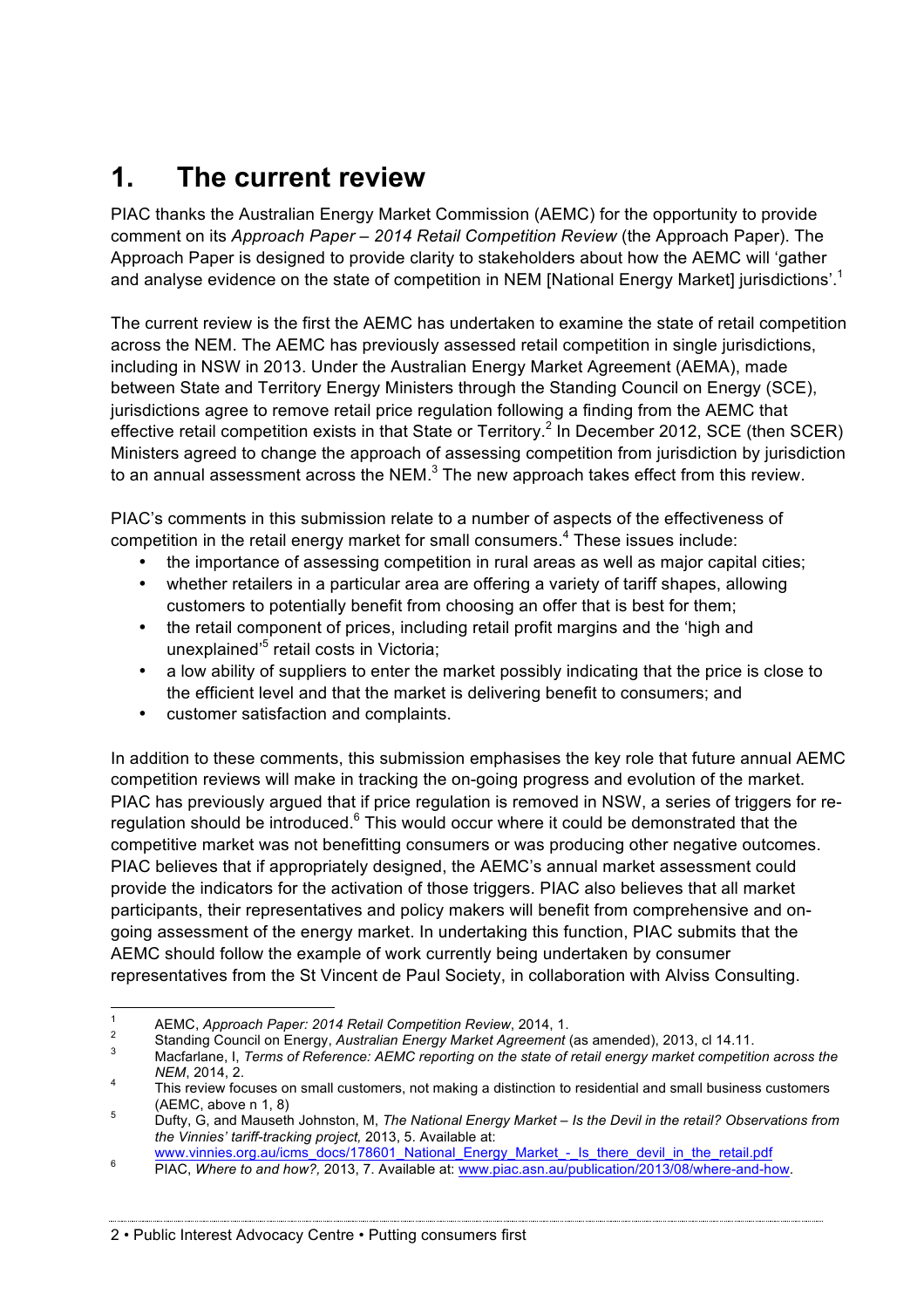PIAC notes that the Approach Paper 'applies solely to the 2014 review' and that the AEMC will consult later in the year to refine its approach to future reviews.<sup>7</sup> A number PIAC's comments relate to the approach to assessing competition as much as the current state of competition itself. Nonetheless, PIAC believes that it is appropriate to make these comments at this stage, as part of the first NEM-wide competition review. PIAC also notes that the schedule for this review 'does not provide sufficient time for the AEMC to consult with stakeholders on a draft report'.<sup>8</sup> Accordingly, PIAC takes this sole opportunity to provide comment on this review.

## **2. Assessing competition in regional areas**

In its submissions to the AEMC's 2013 review of the effectiveness of competition in NSW, PIAC argued that consumers in rural and regional areas, especially those covered by the Essential Energy network area, experience lower levels of competition than their counterparts in cities such as Sydney and Newcastle and the surrounding suburbs.<sup>9</sup> In light of this, PIAC argued for a separate examination of the competition in each NSW network area.<sup>10</sup>

The AEMC chose not to follow this recommendation, stating in its Draft Report that:

the costs and conditions of operating a retail business are sufficiently similar across the three distribution areas that they do not constitute separate markets for the purposes of assessing the effectiveness of competition.<sup>11</sup>

PIAC, therefore, welcomes the AEMC's statement that it 'will analyse regional areas separately in each state to determine whether there are any systemic differences from urban areas'.<sup>12</sup> PIAC submits that consumers in rural and regional areas experience lower levels of competition than their counterparts in urban areas. Previous analysis by PIAC has suggested that rural and regional consumers have access to a lower number of different offers than their counterparts in the suburbs of major cities.<sup>13</sup> PIAC also considers that lower population density and higher energy prices make regional areas less attractive markets for new retailers to enter.

However, as well as collecting data that allows the AEMC to examine whether there are systemic differences between urban and regional areas, PIAC recommends that the AEMC assess whether there are differences between different rural areas. Regional Australia is highly diverse. As part of assessing competition across the NEM, it is important that the AEMC understand the nuances within these areas, rather than simply how they differ from major cities.

<sup>7</sup> AEMC, above n 1, 1.<br>
<sup>8</sup> Ibid, 3.<br>
<sup>9</sup> PIAC, above n 6, 10.<br>
<sup>11</sup> AEMC, *Review of Competition in the Retail and Electricity and Natural Gas Markets in New South Wales: Draft Report, 2013. 14*<br><sup>12</sup> AEMC, above n 1, 9<br><sup>13</sup> PIAC, above n 6, 10. See also: Schetzer, L, *Choice? What Choice?*, 2011, Sydney: PIAC. Available at:

www.piac.asn.au/publication/2011/06/choice-what-choice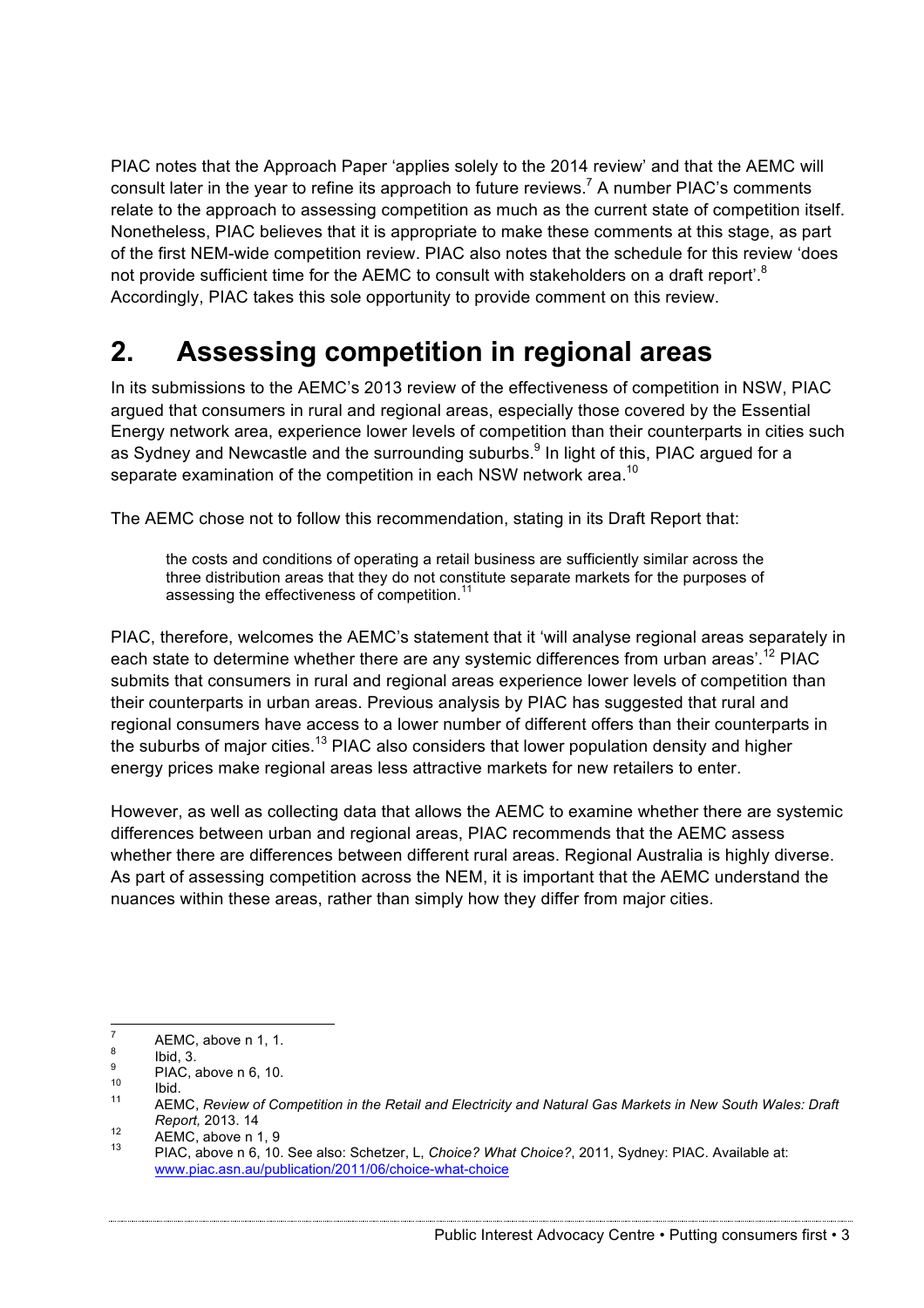#### *Recommendation 1*

*PIAC recommends that the AEMC examine competition in a variety of rural and regional areas and analyse differences between these areas, as well as comparing competition to that in major cities.*

## **3. Tariff shapes and product diversity**

PIAC submits that a key aspect of a mature and effectively competitive retail electricity market is a diversity of product offerings from suppliers. In a truly competitive market, retailers can be expected to offer a variety of different products as part of their efforts to attract and retain customers. This product diversity, in turn, allows consumers to chose an option that best suits their circumstances.

A recent report on the NEM retail market by the St Vincent de Paul Society and Alviss Consulting found that 'Victorian households have the most tariff shapes (irrespective of metering type) to chose between'.<sup>14</sup> The report attributes this to a number of factors. Victoria has removed electricity price regulation and has five network areas. As a result, 'there is not a single incumbent retailer that other retailers can "copy"'. <sup>15</sup> This means that each retailer determines it's own standing offer, which becomes the basis for the discounts they offer under market contracts.<sup>16</sup> The report found that NSW and South Australia had the next highest level of variation, with the two being very similar. $17$ 

PIAC takes the view that the level of product diversity in NSW (and other jurisdictions) should increase as the market matures. This should happen regardless of whether price regulation is removed, but PIAC would expect even greater product diversity to be evident in the market if the NSW Government (or any other) did chose to deregulate prices. Accordingly, PIAC welcomes the AEMC's intention to 'test whether retailers are competing by offering different products and services that meet the needs of their customers'.<sup>18</sup> However, PIAC wishes to emphasise that this is key indicator in which change over time, as much as a single finding, will indicate the presence (or absence) of effective competition in the retail energy market. Monitoring the retail market over time is discussed in more detail in Section 7, below.

## **4. Retail costs and profit margins**

In its submissions to the AEMC's review of the effectiveness of competition in NSW, PIAC argued for a trigger for the reintroduction of energy price regulation (if such regulation is removed) based on retailer profit margins.<sup>19</sup> In its Final Report for that review, the AEMC stated that while profit margins provide an indicator of competition and may be considered', they are 'not, in themselves, determinative'.<sup>20</sup>

PIAC maintains that retailer profit margins are a useful indicator of the effectiveness of competition. In particular, as noted by the Approach Paper, 'where profit margins are persistently very high, retailers may be earning profits in excess of the efficient cost of supply'.<sup>21</sup> PIAC also

*Report*, 2013, 9. <sup>21</sup> AEMC, above n 1, 11.

<sup>&</sup>lt;sup>14</sup><br>
15 Dufty, G, and Mauseth Johnston, M, above n 5, 11.<br>
16 Ibid.<br>
17 Ibid.<br>
18 AEMC, above n 1, 11.<br>
20 AEMC, Review of Competition in the Retail Electricity and Natural Gas markets in New South Wales: Final<br>
20 AEMC,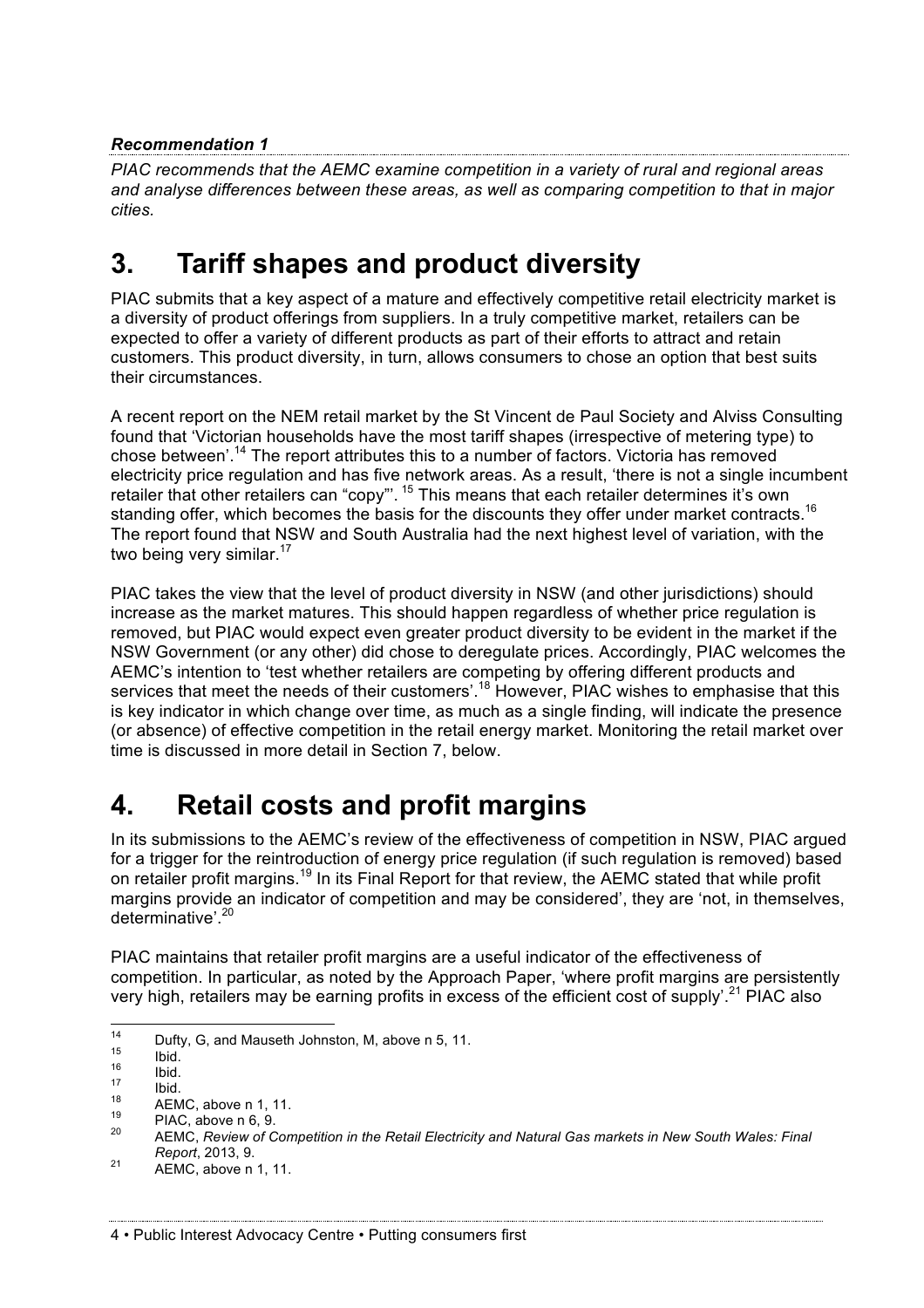accepts that there are potential difficulties in determining retailer profit margins. Nonetheless, PIAC supports the AEMC's efforts to examine retailer costs and recommends that efforts be made to determine whether retail costs are above efficient levels.

In particular, PIAC takes the view that retailer costs in Victoria must be the subject of particular attention. Without price regulation, it is difficult to isolate the wholesale and retail components of energy prices. However, research suggests that these costs appear to be increasing as the market develops.<sup>22</sup> The Approach Paper notes that retail market costs in Victoria are high, with the difference with other jurisdictions 'appear[ing] to be larger than expected'.<sup>23</sup> The St Vincent de Paul Society has gone further, stating that 'various analyses continue to show high and unexplained retail costs' in Victoria.<sup>24</sup>

PIAC is concerned that as the competitive retail market develops, retailers will continue to put ever-greater effort into gaining and retaining customers. The cost of larger marketing departments, more market research and staff to design new products will ultimately be passed on through final retail prices. While retailer effort to attract new customers may appear to be a sign of a competitive market, increased costs will deliver poorer outcomes for consumers. Consumers should not be asked to pay higher than efficient costs for essential services in order to fund increased retailer activity and operations. If this is occurring, the market is failing to deliver an efficient outcome and, in PIAC's view, effective competition cannot be said to exist.

As generation and network costs remain stable or decrease, it is important that these reductions in price are passed through to consumers. By tracking these price movements, and the movements in other cost components, such as green schemes, the AEMC should be able to determine whether increases in retail costs are working to cancel out lower costs in other areas of the energy price cost stack.

#### *Recommendation 2*

*PIAC recommends that the AEMC examine retailer costs and profit margins, to determine whether the market is working to minimise retail costs and deliver competitive prices for residential consumers.* 

### **5. Ease of entry into the market for suppliers**

The Approach Paper notes that 'an effectively competitive market will generally have no significant barriers to entry, exit or expansion<sup>'.25</sup> PIAC agrees that for competition amongst suppliers to benefit consumers, there should be minimal impediments to new suppliers entering the market.

However, PIAC does not believe that a low likelihood of retailers generating significant profit should be considered a barrier to entry. PIAC takes the view that the lower profit margins are, the closer the price is to the level of efficient costs. Ultimately, the reason competition exists in markets is the belief that it will drive prices down to the true cost of production and provide benefits to consumers.

In addition, PIAC notes that policy measures designed to encourage competition often seek to do this by increasing prices for consumers. For example, PIAC was critical of the decision of the

Public Interest Advocacy Centre • Putting consumers first • 5

<sup>&</sup>lt;sup>22</sup> Dufty, G, and Mauseth Johnston, M, above n 5, 17<br>
<sup>24</sup> AEMC, above n 1, 11.<br>
<sup>25</sup> Dufty, G, and Mauseth Johnston, M, above n 5, 17.<br>
<sup>25</sup> AEMC, above n 1, 10.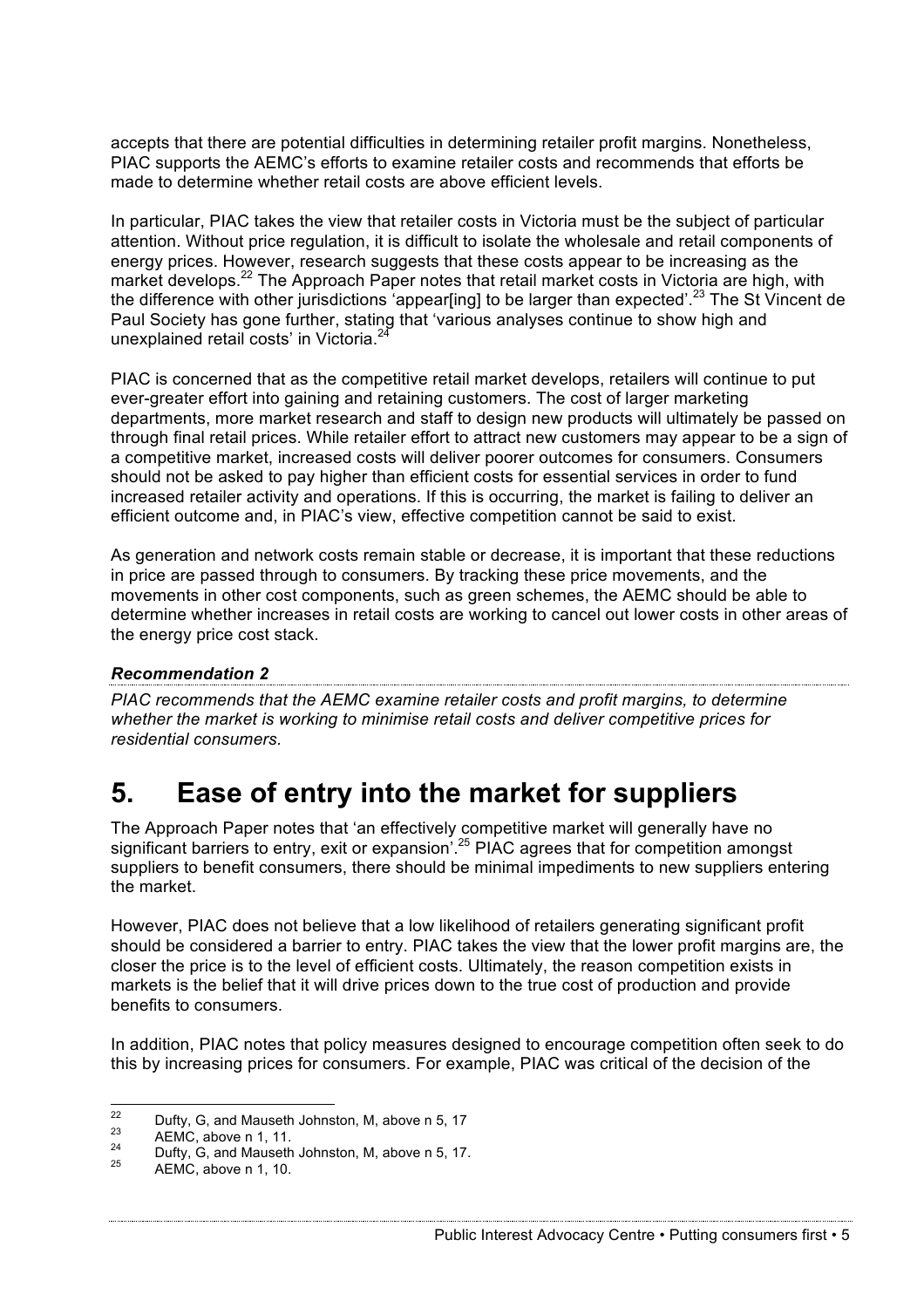NSW Independent Pricing and Regulatory Tribunal (IPART) to include an extra customer acquisition and retention charge in regulated electricity prices for 2013-14. PIAC took issue with IPART's decision to insert extra 'head-room' in the regulated price in order to attract new market entrants. IPART argued that when new suppliers entered the market, the extra competition would drive prices back down to efficient levels. However, this extra cost was included in final prices for consumers, who were asked to pay high prices in exchange for the possibility of lower prices in the future.

PIAC is a supporter of vibrant competition in the market, as this will benefit consumers. However, where that competition drives prices towards the true cost of supply, profit margins may become thin and entry into the market difficult for new suppliers. Where the market has already reached this stage of development, PIAC is unsure if new market entrants will benefit consumers. To address this issue, PIAC recommends that the AEMC undertake an analysis of the optimal level of suppliers in the retail market.

#### *Recommendation 3*

*PIAC recommends that the AEMC undertake analysis to determine the optimum number of suppliers in the retail energy market.*

## **6. Complaints and the consumer experience**

The Approach Paper states that the AEMC intends to use customer complaints to test consumer satisfaction with retailers, noting that 'in effectively competitive markets, customers are generally satisfied with the range of products available to them and the choices that they make'.<sup>26</sup>

PIAC submits that by this measure, the competitiveness of NSW retail energy markets has decreased in recent times. Recent figures from IPART show that complaints to electricity and gas retailers increased by 79% and 54%, respectively, last financial year compared to the year before (see Table 1 and Table 2, below).

|                                                  | 2011/12 | 2012/13 | Percentage increase |
|--------------------------------------------------|---------|---------|---------------------|
| Number of complaints related<br>to marketing     | 7,193   | 10,268  | 43%                 |
| Number of complaints related<br>to billing       | 25,482  | 45,156  | 77%                 |
| Number of complaints about<br>other matters      | 18.417  | 36,158  | 96%                 |
| <b>Total number of</b><br>complaints             | 51,092  | 91,582  | 79%                 |
| Total complaints as a<br>percentage of customers | $1.6\%$ | 2.8%    | 75%                 |

| TABLE 1: Complaints to NSW electricity retailers from small retail customers $^{27}$ |
|--------------------------------------------------------------------------------------|
|--------------------------------------------------------------------------------------|

<sup>26</sup> Ibid, 11. <sup>27</sup> IPART, *Customer service performance of electricity retail suppliers: 1 July 2008 to 30 June 2013*, 2013, 10.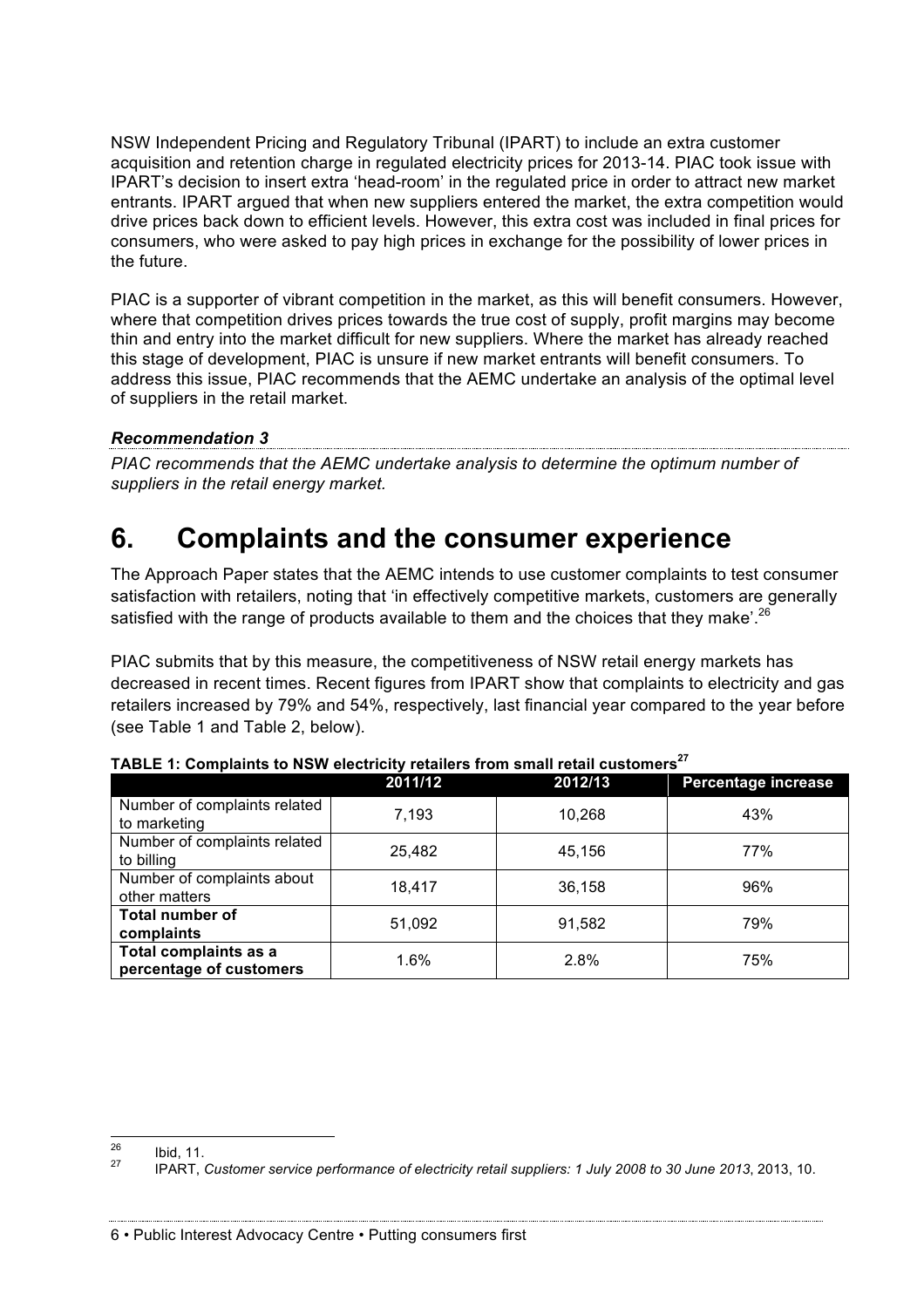|                                                  | 2011/12 | 2012/13 | Percentage increase |
|--------------------------------------------------|---------|---------|---------------------|
| Number of complaints related<br>to marketing     | 1,130   | 1.576   | 39%                 |
| Number of complaints related<br>to billing       | 9,369   | 13.485  | 44%                 |
| Number of complaints about<br>other matters      | 6,867   | 11,758  | 71%                 |
| <b>Total number of</b><br>complaints             | 17,366  | 26.819  | 54%                 |
| Total complaints as a<br>percentage of customers | 1.5%    | 2.3%    | 53%                 |

#### **TABLE 2: Complaints to NSW gas retailers from small retail customers<sup>28</sup>**

PIAC is concerned by these sharp increases in customer complaints. PIAC submits that if similar increases are seen in the next figures, this may call into question the capacity of the market to deliver benefits to consumers without stricter regulatory oversight. PIAC takes the view that such an increase would suggest that the competitive market is not exerting sufficient pressure on retailers to minimise customer complaints (and, thereby, reduce the risk of dissatisfied customers changing to a different supplier).

PIAC, therefore, recommends that in order to assess the effectiveness of competition in the market, the AEMC must build a picture of complaint data across the NEM. PIAC understands that the Australian Energy Regulator (AER) compiles this data for jurisdictions that have implemented the National Energy Customer Framework (NECF). The AEMC should, therefore, build on this data until all NEM jurisdictions have implemented the NECF, at which point the AER's data would serve this purpose. PIAC submits that seeing the data tracked as part of annual competition reviews would also encourage retailers to minimise complaints.

#### *Recommendation 4*

*PIAC recommends that the AEMC compile and analyse customer complaint data across the NEM as part of its current review of the effectiveness of competition.* 

# **7. The importance of measuring results over time**

The AEMC's annual reviews of the effectiveness of competition will serve two important purposes. Firstly, they will provide an annual snapshot of the retail market across the NEM. Secondly, if conducted in the right manner, they will provide insight into the on-going development and evolution of the competitive retail market across the NEM. Such on-going monitoring is currently being undertaken by the St Vincent De Paul Society, in conjunction with Alviss consulting.<sup>29</sup>

PIAC takes the view that the second of these functions is potentially more important. PIAC argues that effective competition in a market benefits consumers by moving prices towards efficient levels over time and placing downward pressure on prices. As such, the movement of price from year to year is an important indicator of the on-going effectiveness of competition. Similarly, retailer outcomes (such as profit margins) and the number of suppliers in the market

Public Interest Advocacy Centre • Putting consumers first • 7

<sup>&</sup>lt;sup>28</sup> IPART, *Customer service performance of gas retail suppliers: 1 July 2008 to 30 June 2013, 2013, 14.<br><sup>29</sup> For more information on the project, including all publications, is available at:* http://www.vinnies.org.au/page/Our\_Impact/Incomes\_Support\_Cost\_of\_Living/Energy/, as at 7 February 2014.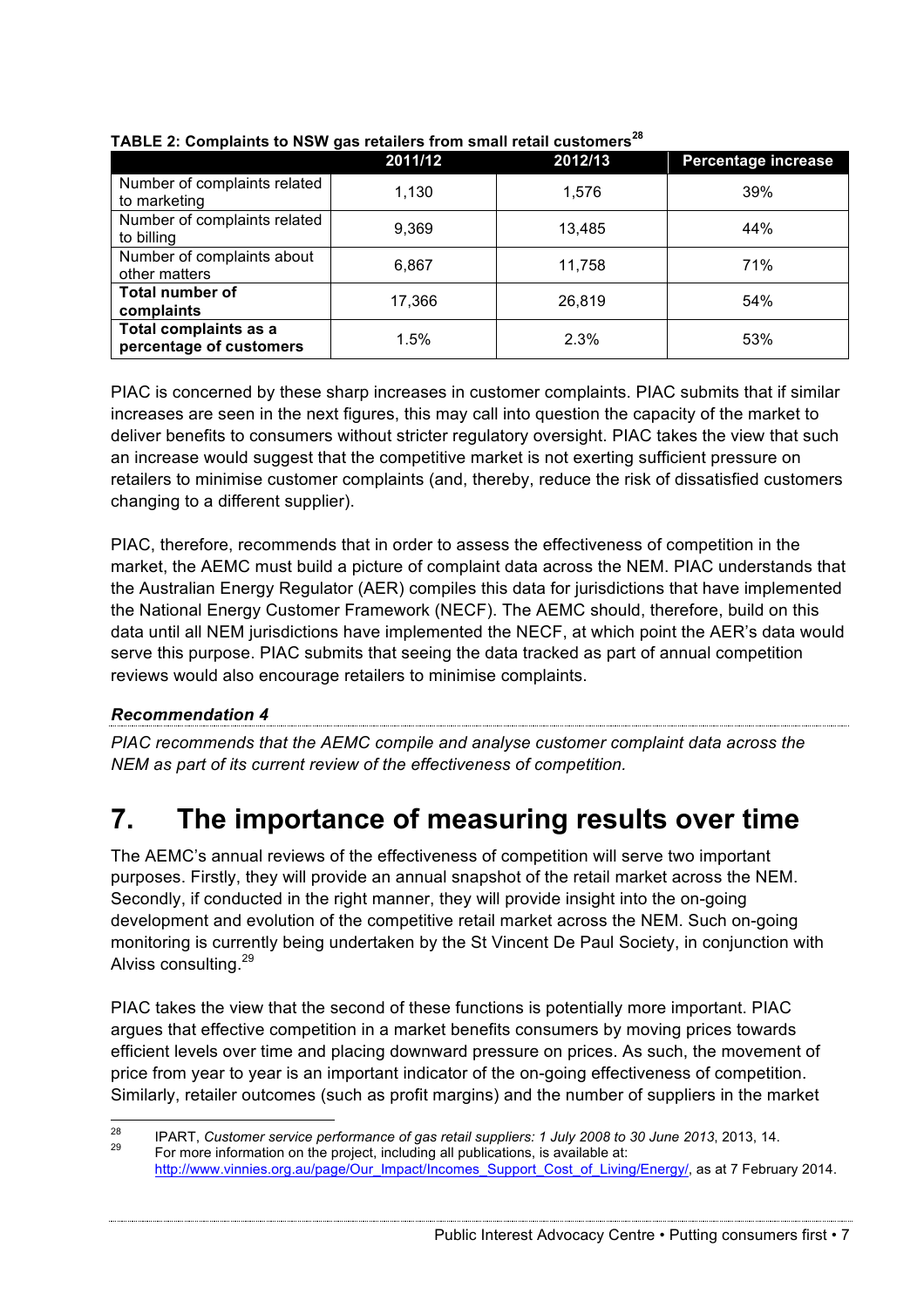give a more illustrative picture when examined over a number of years. In short, on-going monitoring of the market will illustrate its development and evolution as opposed to a snapshot at a single point in time.

On-going monitoring of the effectiveness of competition could also form part of a framework for the possible re-introduction of price regulation. PIAC has previously argued for the introduction of such a framework, if price regulation is removed in NSW.<sup>30</sup> The AEMC also supports the creation of reserve powers if price regulation is removed. In the Draft Report for its review of competition in NSW, the AEMC stated that:

A reserve power to reregulate prices should be retained if price caps were removed in NSW. This would allow the Government to respond quickly to reintroduce price regulation if competition becomes less effective.<sup>3</sup>

PIAC, therefore, recommends that the AEMC undertake the current review in a manner that would support the use of the review's findings as part of a framework for exercise of reserve powers to regulate electricity prices. PIAC acknowledges that the AEMC intends to consult on the shape of future reviews of the effectiveness of competition. Nonetheless, PIAC expects the AEMC to consider the future use of the data that is collected in the current and first year of NEM reviews.

As noted above, the St Vincent de Paul Society and Alviss consulting have been monitoring the movement of electricity prices in various Australian jurisdictions for some years. PIAC considers this work to be of a very high standard, and argues that work of this quality enhances the energy policy debate as well as outcomes for consumers

#### *Recommendation 5*

*PIAC recommends that the AEMC undertake its current review of retain competition in the NEM in a manner that would support the use of its findings in any future framework for the reintroduction of price regulation in a NEM jurisdiction.*

### **8. Conclusion**

Once again, PIAC thanks the AEMC for the opportunity to provide comment on its proposed approach to the first review of retail competition across the NEM. These reviews will give consumers and their representatives valuable information about the current state of the energy market and its development over time.

PIAC submits that the current review should examine competition by electricity network area in NSW. PIAC considers that product diversity is an important indicator of competition. PIAC shares the concerns of other consumer organisations about unexplained increases in retail costs, and encourages the AEMC to examine this issue as part of its current and future reviews of competition. In addition, PIAC argues that if prices are close to efficient levels, there may be little incentive for new suppliers to enter the market. While a high number of suppliers in competition with each other could be expected to benefit consumers, price is ultimately the key concern of most households.

 $^{30}$  PIAC, above n 6, 6.<br> $^{31}$  AEMC, above n 11, 113.